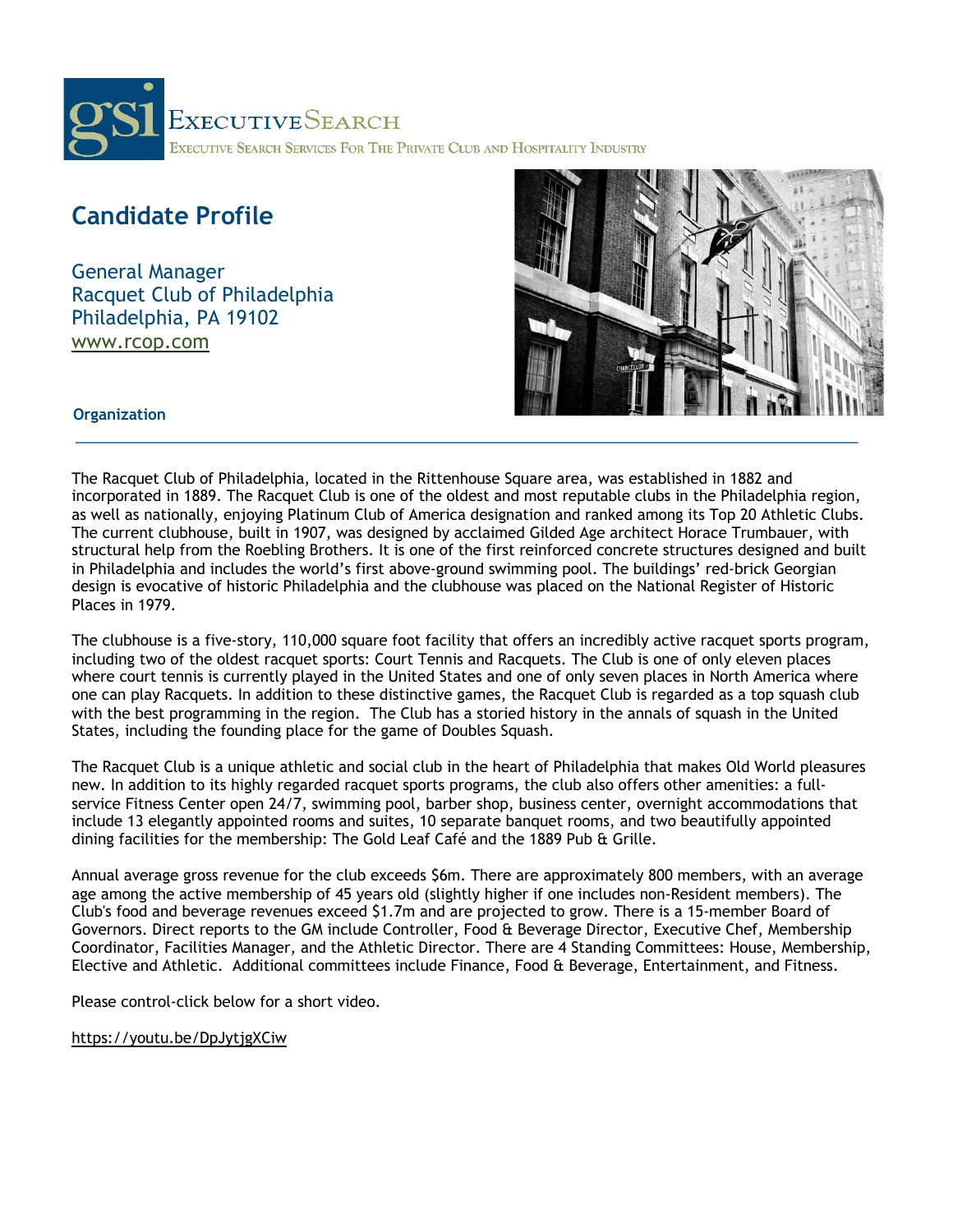#### **Position Overview**

The successful General Manager at the Racquet Club of Philadelphia will need to be a visible, hands-on, and accessible leader to both the members and staff alike. The General Manager will guide all Club operations with a focus on delivering exceptional member services in support of the priorities established by the Club's Board of Governors and Committees.

The GM at the RCOP will report to the President and have responsibility for all day-to-day operations of the Club, including coordination of staffing, amenities, and activities across all programs to ensure consistent service delivery to the membership and their guests. The GM will receive the support of active member committees in each of these primary areas. It will be essential to balance continued innovation in member services with the preservation of the club's beloved traditions.

This position requires a high degree of grace, visibility, and a strong eye for 'personalized service', which is critical for all team members to emulate. The GM should sincerely engage with members and their guests. The role of GM at the RCOP requires a strong embrace of community values and enjoyment of a highly desirable community like Philadelphia.

The General Manager's duties include but are not limited to:

- Provide proactive, high-quality leadership and a positive image for the Racquet Club of Philadelphia, its facilities, and its amenities to the membership. Ensure that members receive premier service and treatment in all RCOP undertakings
- Coordinate with the department heads to optimize the member experience across all events.
- Work with chairs of key RCOP member committees to ensure activities are coordinated across the entire club.
- The development and execution of all standards and operating policies, which will be the foundation of a true service culture. The Club believes that great service is in paying attentionto the small details.
- Set the standard for effective management, maintaining a high level of ethics, prudence, creativity, productivity, and demonstrating a concern for the supervision and development of the staff.
- Establish and maintain effective working relationships with all staff.
- Recruit and hire staff, including seasonal staff, to support the ongoing operations of the RCOP.
- Coordinate with the Executive Committee of the Board and direct reports on matters of compensation, recruitment, benefits, and performance, including disciplinary and other significant personnel issues.
- Oversee the clubhouse staffing and scheduling. Enforce service standards, housekeeping standards, dress codes, and evaluate house personnel.
- Collaborate with the Controller and committees to prepare the annual operating, capital, and dues budgets and forecasts.
- Direct the writing and distribution of the Club newsletter.
- Keep the Executive Committee and appropriate committee chairs informed of all significant matters and problems.
- Manage and report on all operations and key projects to the Executive Committee and Board of Governors, Coordinate with committee chairs to develop and manage budgets for individual programs and events.
- Maintain high-functioning management information systems, and work with staff to deliver robust reporting of relevant performance metrics.
- Negotiate and recommend contracts for Board approval, seeking competitive bids for larger projects.
- Provide a hands-on, visible presence, and operational leadership throughout all Club departments.
- Become an adept user of Club management technology as well as website management and other appropriate social media to facilitate membership communication.
- Continuously strive to operate the Club within the guidelines set forth by the Board of Governors, and at the same time, please the membership.
- The active promotion and positive representation of the Club to the community, reciprocal network, and all members and their families.
- Initiating directly and through department managers the emphasis of a "member first" service culture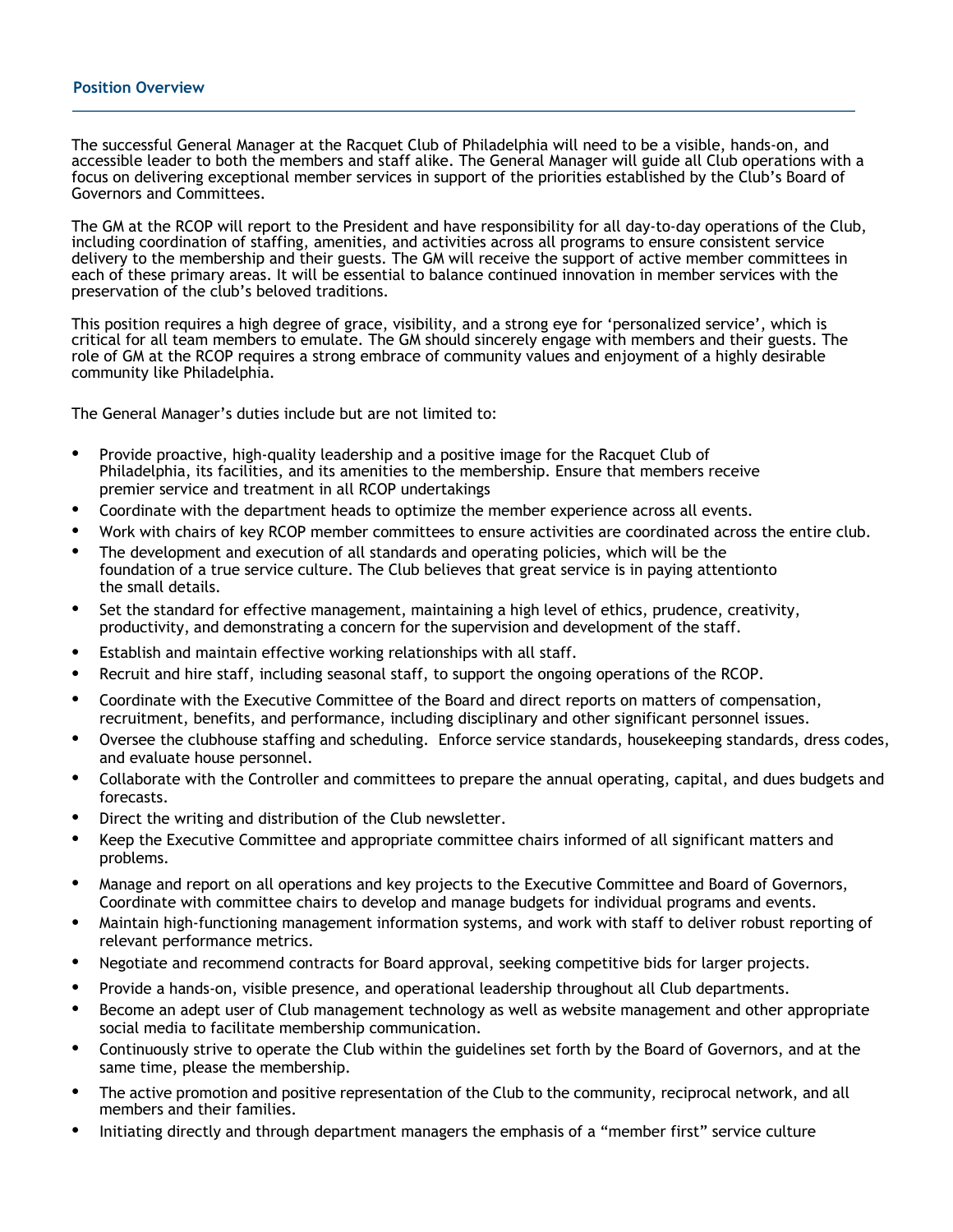that ensures, tradition, member patronage and maximizes the use of the Club's facilities.

• Develop annual capital expenditure budgets for submission to the board.

## **Attributes and Responsibilities**

- An outgoing and friendly personality with a high potential to identify with and embrace the Club's unique culture.
- Ability to envision the Club's future and support the drive for membership growth.
- Leadership skills with the ability to motivate staff with a commitment to quality and excellence.
- Highly energetic; a self-starter with a "hands-on" approach to management.
- Excellent communication skills at all levels.
- A strong sense of service with proven staff development and training skills.
- The ability to function in a committee-oriented environment; to respond to the ideas and energies of the Club's Standing Committees. The ability to deal with a variety of personalities.
- The General Manager is expected to set and uphold the standards expected, for all employees and to actively promote a positive and safe work environment where teamwork and cooperation are emphasized.
- The active promotion of the Club to all members and their families. The General Manager is expected to interact with members daily; actively soliciting members' opinions and input as to the Club's facilities and service.

### **Requirements**

- Bachelor's degree in Hotel/Restaurant Management, business, or a related field and experience that provides the required skills and knowledge.
- Five-year minimum experience as General Manager in a similar position at a club or within a hospitality environment. A very strong and mentored Assistant General Manager at a similar club would be considered.
- A Certified Club Manager (CCM) designation or working towards is considered a plus.
- A career path marked with stability and professional achievement.
- A person of exceptional character; motivated, energetic, friendly, and dedicated to the profession.
- A friendly and outgoing personality with strong communication skills and high visibility.
- Proficiency in Jonas Club Management Software is preferred but not required.
- The professional will be a lifelong learner continuing to research and understand industry trends.
- Excellent verbal and written skills.
- The ability to operate a computer to enter, retrieve or modify data utilizing Microsoft Word, Excel, Outlook, PowerPoint, email, ADP, internet, and other software programs at a high level of proficiency.
- Impeccable and verifiable references. All candidates will be subject to a thorough background check.

### **Competitive Compensation & Benefits**

- Competitive compensation/salary and an excellent performance bonus and benefits package commensurate with qualifications and experience.
- Medical insurance, Dental, Vision, Life Insurance
- Short- and Long-Term Disability and Paid Vacation.
- Participation in the Club's 401(k) plan.
- Professional dues, educational allowance expenses, and other standard perks.
- Relocation assistance if required.

To be considered for this outstanding opportunity all cover letters and resumes should be received as quickly as possible. All information received will be kept in the strictness confidence.

Professionals who meet or exceed the established criteria are encouraged to send a compelling cover letter addressed to the Search Committee outlining their qualifications, experience, interests, and why the Racquet Club of Philadelphia will be beneficial for you, your family, and your career along with their resume to: